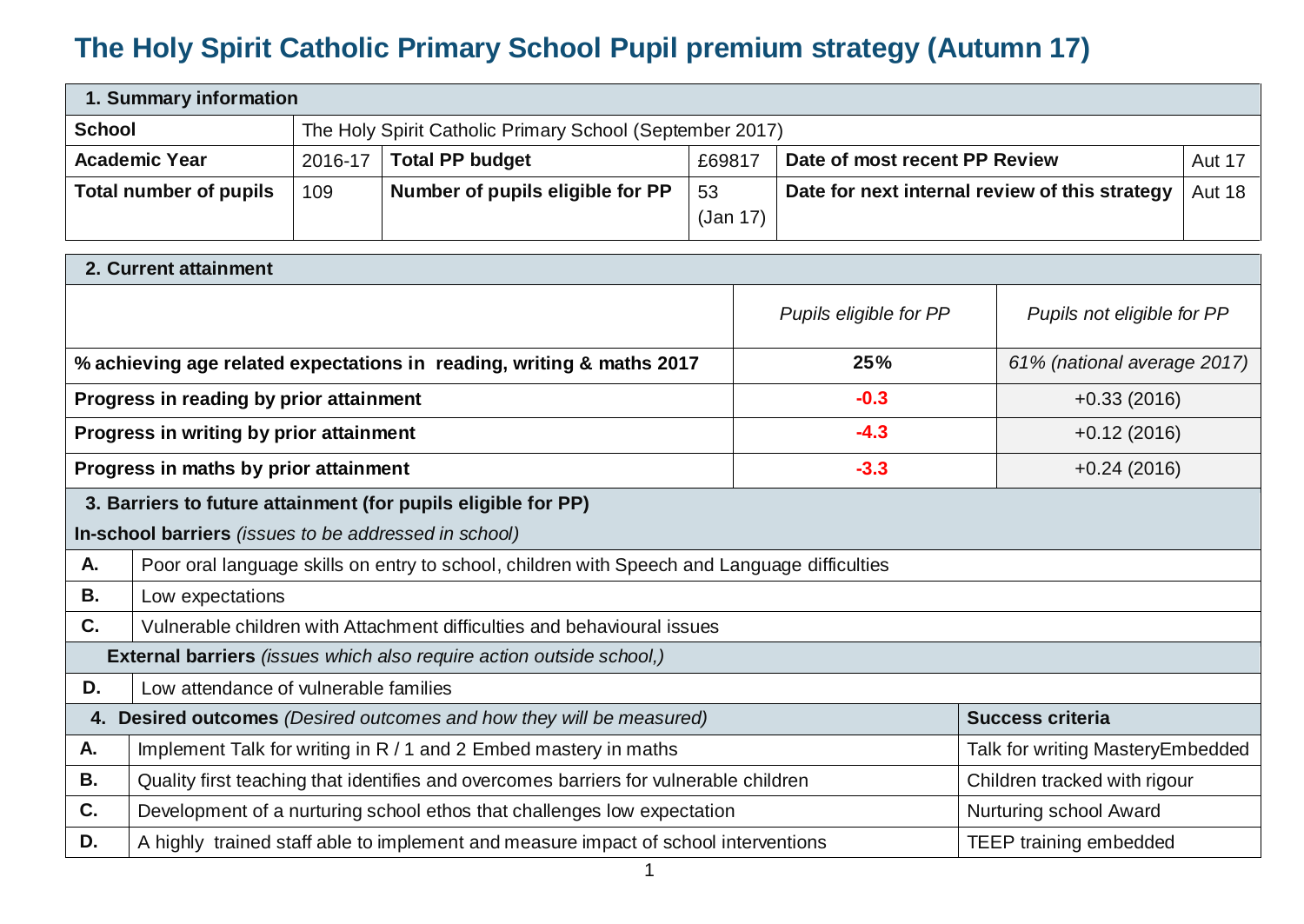| 5. Planned expenditure                                                                                                                                                                     |                                                                                                                     |                                                                                                                                                                                                                                                                                                                                                                                                                                                                                                                  |                                                                                                                                                                                                                                                                                                                                                                                                       |                   |                                                                                                             |  |  |
|--------------------------------------------------------------------------------------------------------------------------------------------------------------------------------------------|---------------------------------------------------------------------------------------------------------------------|------------------------------------------------------------------------------------------------------------------------------------------------------------------------------------------------------------------------------------------------------------------------------------------------------------------------------------------------------------------------------------------------------------------------------------------------------------------------------------------------------------------|-------------------------------------------------------------------------------------------------------------------------------------------------------------------------------------------------------------------------------------------------------------------------------------------------------------------------------------------------------------------------------------------------------|-------------------|-------------------------------------------------------------------------------------------------------------|--|--|
| Academic year                                                                                                                                                                              | In the Academic Year 2017/18 The school has a £77, 991 pupil Premium allocation                                     |                                                                                                                                                                                                                                                                                                                                                                                                                                                                                                                  |                                                                                                                                                                                                                                                                                                                                                                                                       |                   |                                                                                                             |  |  |
| The three headings below enable schools to demonstrate how they are using the Pupil Premium to improve classroom pedagogy, provide<br>targeted support and support whole school strategies |                                                                                                                     |                                                                                                                                                                                                                                                                                                                                                                                                                                                                                                                  |                                                                                                                                                                                                                                                                                                                                                                                                       |                   |                                                                                                             |  |  |
| i. Quality of teaching for all                                                                                                                                                             |                                                                                                                     |                                                                                                                                                                                                                                                                                                                                                                                                                                                                                                                  |                                                                                                                                                                                                                                                                                                                                                                                                       |                   |                                                                                                             |  |  |
| <b>Desired outcome</b>                                                                                                                                                                     | Chosen action /<br>approach                                                                                         | What is the evidence and<br>rationale for this choice?                                                                                                                                                                                                                                                                                                                                                                                                                                                           | How will you ensure it is<br>implemented well?                                                                                                                                                                                                                                                                                                                                                        | <b>Staff lead</b> | When will you review<br>implementation?                                                                     |  |  |
| Disadvantaged<br>gap is diminished<br>Year on year.                                                                                                                                        | <b>Mastery</b><br>approach is<br>developed and<br>embedded in the<br>school with a<br>focus on Reading<br>and Maths | Maths results from the<br>previous year shows that the<br>children are not attaining in<br>Maths. Hypothesis is that<br>Maths approach in school. The<br>school will focus on Reading<br>and Maths. TEEP provides<br>learning<br>communities with a framework<br>which has a strong<br>pedagogical foundation to<br>support a consistent approach<br>to teaching and learning<br>through: $\Box$ translating the<br>available research on teacher<br>and learner effectiveness<br>$\Box$ placing teachers in the | Successful Bid to be part of<br>NW3 hub and access to<br>mastery approach training.<br>Match funding to access<br>quality resources. Staff<br><b>INSET on TEEP teaching</b><br>will be embedded<br>throughout the school.<br>Regular staff meetings to<br>ensure staff supported.<br>Rigorous identification of<br>Different groups especially<br>The disadvantaged groups<br><b>Linked to School</b> | <b>AHT</b>        | July 2018 - a thorough<br>review of all groups.<br><b>Ongoing Rigorous</b><br>tracking through the<br>year. |  |  |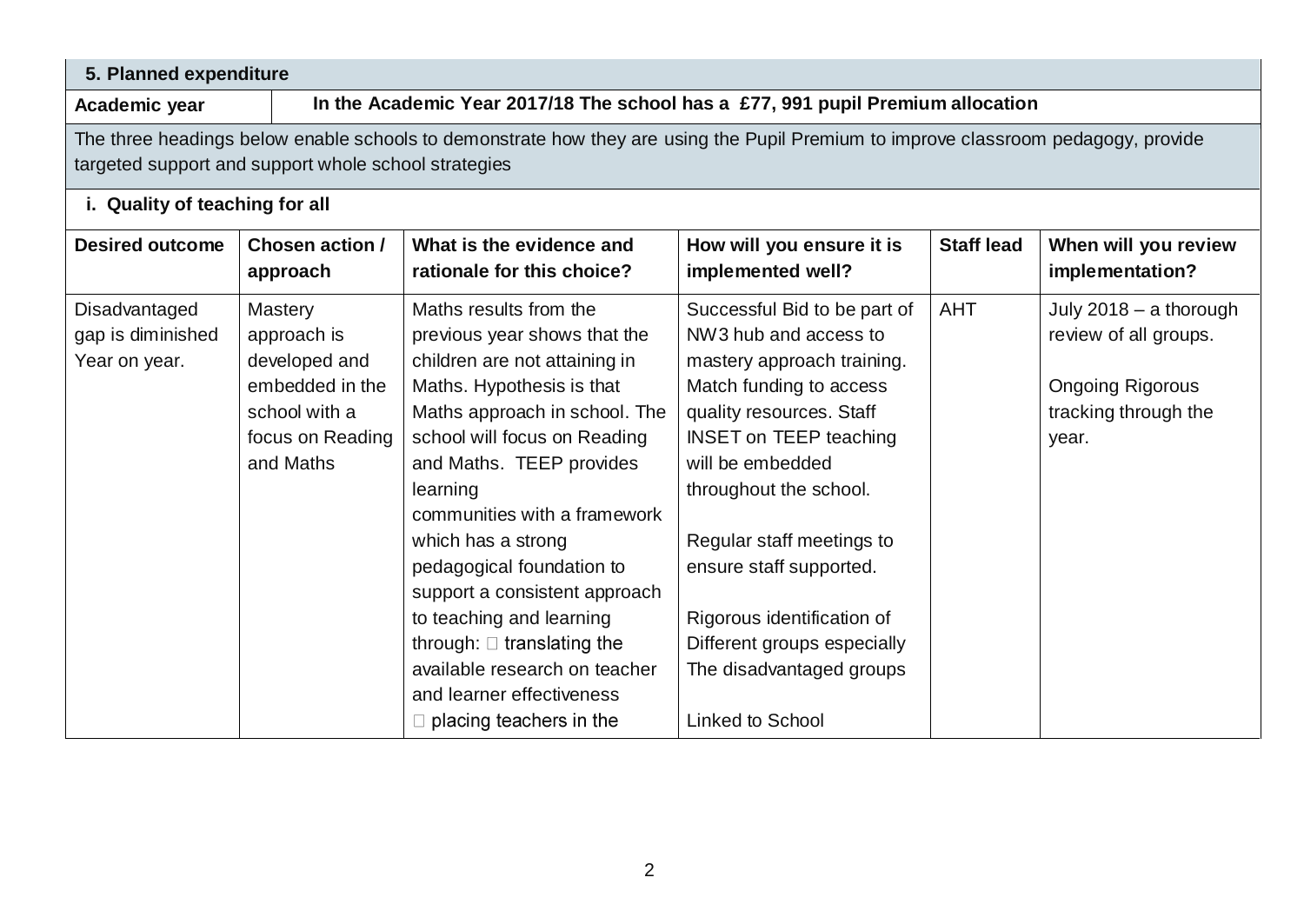| Phonic teaching<br><b>Embed Mastery</b> | Support for all<br>staff - especially<br>the staff new to<br>Year 1 and 2         | Literacy Company has proven.<br>Staff booked on mastery<br>training in Reading for each<br>year group and for Maths | <b>Outside Consultant joint</b><br>learning walks with<br>Literacy lead.                                                     | <b>AHT</b>        | July 2018 - a thorough<br>review of all groups.<br><b>Ongoing Rigorous</b>                                  |
|-----------------------------------------|-----------------------------------------------------------------------------------|---------------------------------------------------------------------------------------------------------------------|------------------------------------------------------------------------------------------------------------------------------|-------------------|-------------------------------------------------------------------------------------------------------------|
| <b>Embed Talk for</b><br>writing.       | Support from the<br>Literacy<br>Company to<br>implement<br>mastery in<br>Reading. | delivered via the North West<br>Hub.<br>Develop with work on<br>supporting the teaching of<br>Guided reading        | Action plan<br>Rigorous tracking of the<br>Phonics data in school<br>Check the reading books<br>are matched well to the year |                   | tracking through the<br>year.                                                                               |
|                                         |                                                                                   |                                                                                                                     | group expectation.                                                                                                           |                   |                                                                                                             |
|                                         |                                                                                   |                                                                                                                     |                                                                                                                              |                   | £5000 staff training                                                                                        |
| ii. Targeted support                    |                                                                                   |                                                                                                                     |                                                                                                                              |                   |                                                                                                             |
| <b>Desired outcome</b>                  | Chosen action /                                                                   | What is the evidence and                                                                                            | How will you ensure it is                                                                                                    | <b>Staff lead</b> | When will you review                                                                                        |
|                                         | approach                                                                          | rationale for this choice?                                                                                          | implemented well?                                                                                                            |                   | implementation?                                                                                             |
| Disadvantaged<br>children - identified  | In class<br>intervention<br>based on secure<br>assessments.                       | Increasing the teacher's<br>knowledge of the children and<br>raising teacher expectation.                           | File in class identifies the<br>disadvantaged children<br>Monitor the intervention                                           | <b>HT</b>         | July 2018 - a thorough<br>review of all groups.<br><b>Ongoing Rigorous</b><br>tracking through the<br>year. |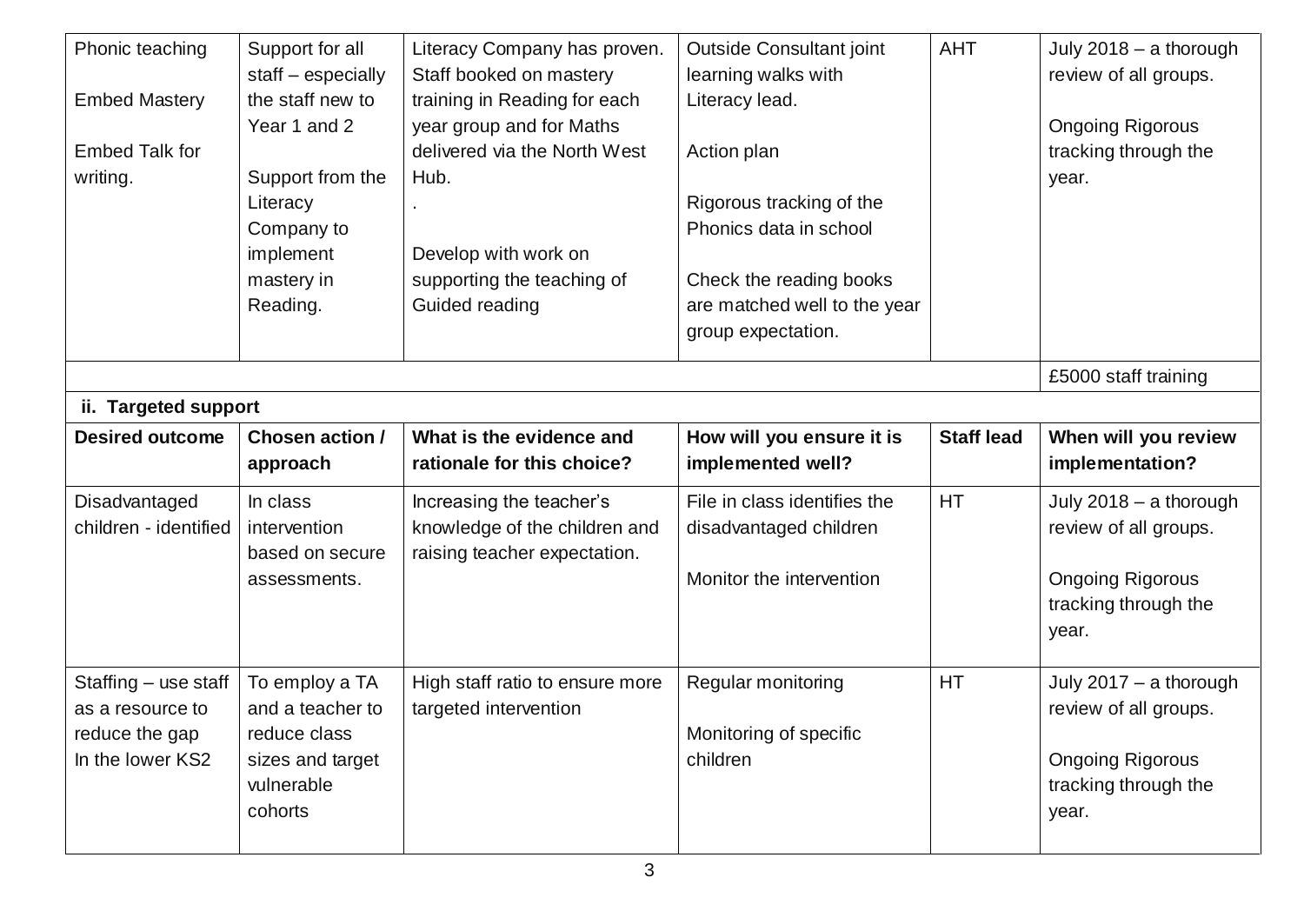|                                                                       |                                                                      |  |                                                                                                                               |                                                                                                                                                                   |                                                                                                                                                                              |                                                |                  | <b>Total budgeted cost</b>                                                                                                                                                                                 | <b>Staffing Costs Teacher</b>                                   |  |
|-----------------------------------------------------------------------|----------------------------------------------------------------------|--|-------------------------------------------------------------------------------------------------------------------------------|-------------------------------------------------------------------------------------------------------------------------------------------------------------------|------------------------------------------------------------------------------------------------------------------------------------------------------------------------------|------------------------------------------------|------------------|------------------------------------------------------------------------------------------------------------------------------------------------------------------------------------------------------------|-----------------------------------------------------------------|--|
| iii. Other approaches                                                 |                                                                      |  |                                                                                                                               |                                                                                                                                                                   |                                                                                                                                                                              |                                                |                  |                                                                                                                                                                                                            |                                                                 |  |
| <b>Desired outcome</b>                                                | Chosen action /<br>approach                                          |  |                                                                                                                               | What is the evidence and<br>rationale for this choice?                                                                                                            |                                                                                                                                                                              | How will you ensure it is<br>implemented well? |                  | <b>Staff lead</b>                                                                                                                                                                                          | When will you review<br>implementation?                         |  |
| Nurture group<br>award $-$ to<br>continue to<br>support and<br>embed. | To support the<br>children in KS1<br>with attachment<br>difficulties |  | Halton is committed to Nurture<br>groups – strong evidence they<br>work from in school data and<br><b>OFSTED case studies</b> |                                                                                                                                                                   | Part of the Nurture group<br>strategy.<br>Baseline data and measure<br>progress through the year.<br>Support from the Nurture<br>group network to become<br>Nurturing school |                                                | John<br>McDonald | Track the nurture group<br>children as they move<br>through the school in<br><b>July 2018</b>                                                                                                              |                                                                 |  |
| 6. Review of expenditure                                              |                                                                      |  |                                                                                                                               | Show whether the success criteria were met. Additional evidence of impact can<br>also be referred to, including attainment data, progress data, and case studies. |                                                                                                                                                                              |                                                |                  | <b>Total budgeted cost</b><br>implementation.                                                                                                                                                              | <b>Staffing costs</b><br>Lessons learned may be about impact or |  |
| <b>Previous Academic Year</b>                                         |                                                                      |  |                                                                                                                               |                                                                                                                                                                   |                                                                                                                                                                              |                                                |                  |                                                                                                                                                                                                            |                                                                 |  |
| i. Quality of teaching for all                                        |                                                                      |  |                                                                                                                               |                                                                                                                                                                   |                                                                                                                                                                              |                                                |                  |                                                                                                                                                                                                            |                                                                 |  |
| <b>Desired outcome</b><br><b>Chosen action</b><br>/ approach          |                                                                      |  | Estimated impact: Did you meet the<br>success criteria? Include impact on pupils<br>not eligible for PP, if appropriate.      |                                                                                                                                                                   | <b>Lessons learned</b>                                                                                                                                                       |                                                |                  | (and whether you will continue with this approach)<br>For approaches which did not meet their success criteria, it is important<br>to assess whether you will continue allocating funding and if, so, why. | <b>Cost</b>                                                     |  |
| ii. Targeted support                                                  |                                                                      |  |                                                                                                                               |                                                                                                                                                                   |                                                                                                                                                                              |                                                |                  |                                                                                                                                                                                                            |                                                                 |  |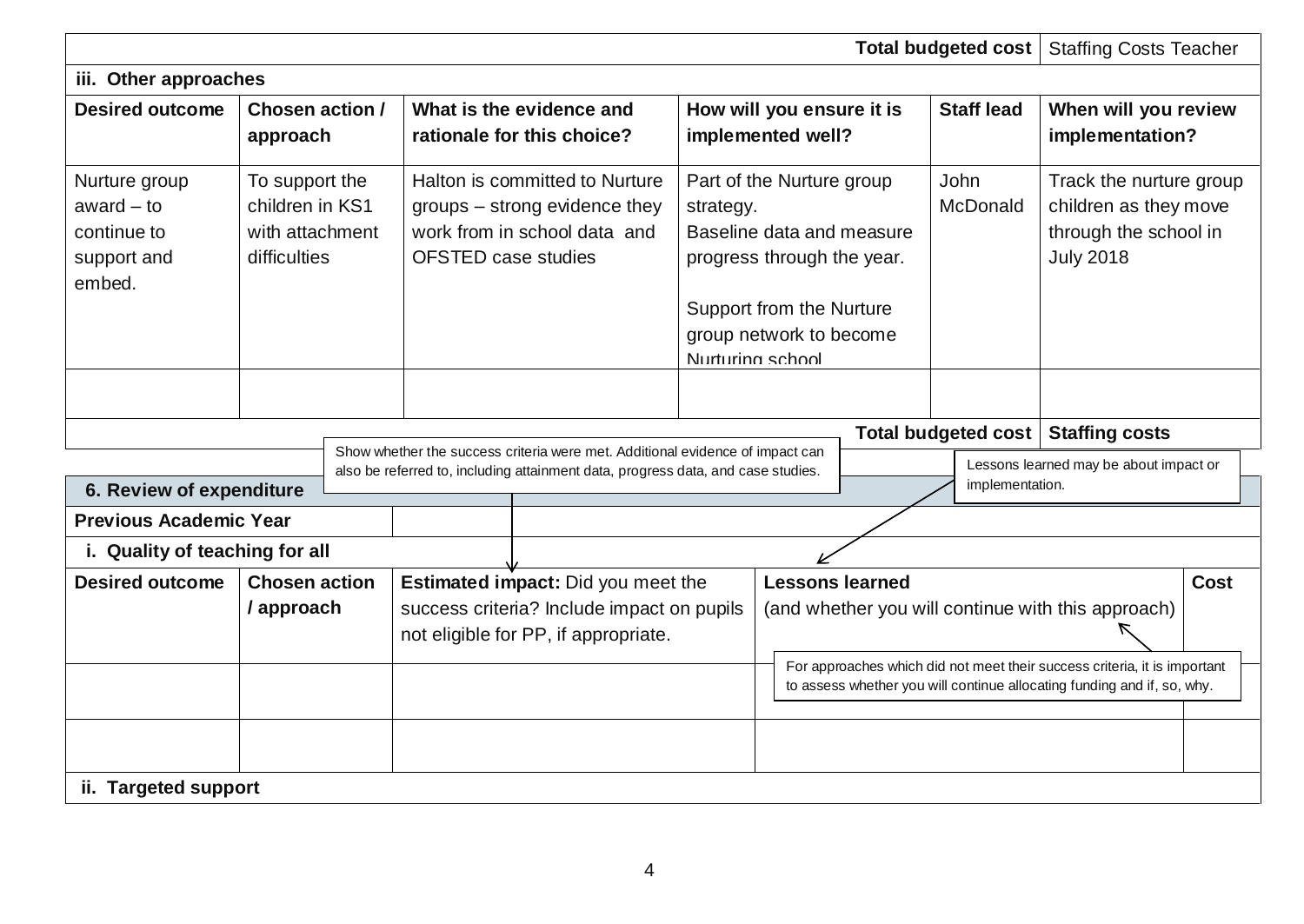| <b>Desired outcome</b> | <b>Chosen action</b><br>/ approach | <b>Estimated impact:</b> Did you meet the<br>success criteria? Include impact on pupils | <b>Lessons learned</b><br>(and whether you will continue with this approach) | <b>Cost</b> |
|------------------------|------------------------------------|-----------------------------------------------------------------------------------------|------------------------------------------------------------------------------|-------------|
|                        |                                    | not eligible for PP, if appropriate.                                                    |                                                                              |             |
|                        |                                    |                                                                                         |                                                                              |             |
|                        |                                    |                                                                                         |                                                                              |             |
| iii. Other approaches  |                                    |                                                                                         |                                                                              |             |
| <b>Desired outcome</b> | <b>Chosen action</b>               | <b>Estimated impact:</b> Did you meet the                                               | <b>Lessons learned</b>                                                       | <b>Cost</b> |
|                        | / approach                         | success criteria? Include impact on pupils                                              | (and whether you will continue with this approach)                           |             |
|                        |                                    | not eligible for PP, if appropriate.                                                    |                                                                              |             |
|                        |                                    |                                                                                         |                                                                              |             |
|                        |                                    |                                                                                         |                                                                              |             |

## **7. Additional detail**